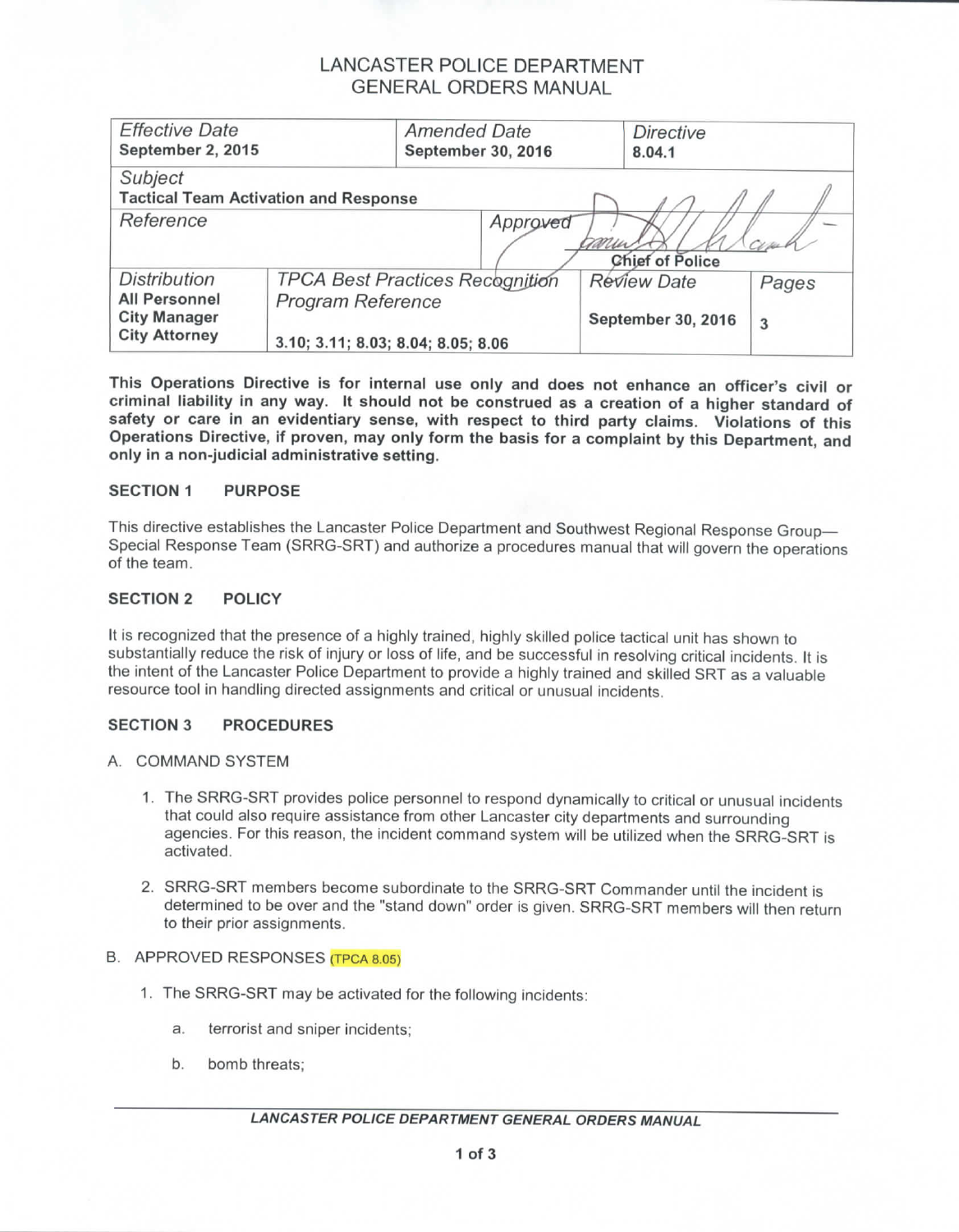# LANCASTER POLICE DEPARTMENT GENERAL ORDERS MANUAL

| <b>Effective Date</b><br>September 2, 2015 |                                          | <b>Amended Date</b><br>September 30, 2016    | Directive<br>8.04.1 |  |  |
|--------------------------------------------|------------------------------------------|----------------------------------------------|---------------------|--|--|
| Subject                                    |                                          | <b>Tactical Team Activation and Response</b> |                     |  |  |
| C.                                         |                                          | hostage situations and barricaded persons;   |                     |  |  |
| d.                                         | civil unrest/riots:                      |                                              |                     |  |  |
| е.                                         | mass casualty and mass arrest incidents; |                                              |                     |  |  |
|                                            |                                          |                                              |                     |  |  |

- f. hazardous materials incidents;
- g. fallen aircraft;
- h. evacuations;
- i. natural disasters;
- j. high-risk search and arrest warrants
- 2. The Chief of Police may also use the SRRG-SRT for VIP protection and special assignments, as directed, without utilizing the incident command system.

## C. ACTIVATION PROCEDURES

- 1. SRRG-SRT activation will take priority over all other assignments within the Lancaster Police Department.
- 2. All supervisors have the authority to request activation of the SRRG-SRT for critical or unusual incidents within the city's jurisdiction.
- 3. Request for unit activation must be made to the SRRG-SRT commander. The SRRG-SRT commander may be contacted by:
	- a. pager;
	- b. telephone;
	- c. radio;
	- d. mobile computer terminal; or
	- e. in person
- 4. Activation of the SRRG-SRT for incidents outside the city's jurisdiction requires the approval of the Chief of Police. Only the SRT Commander or the Chief of Police may activate the unit, in accordance with the SRRG-SRT Operations Manual.
- D. SRRG-SPECIAL RESPONSE TEAM OPERATIONS MANUAL
	- 1. The Chief of Police authorizes the SRRG-SRT Operations Manual (manual) to serve as the policy and procedure manual for the SRRG-SRT.